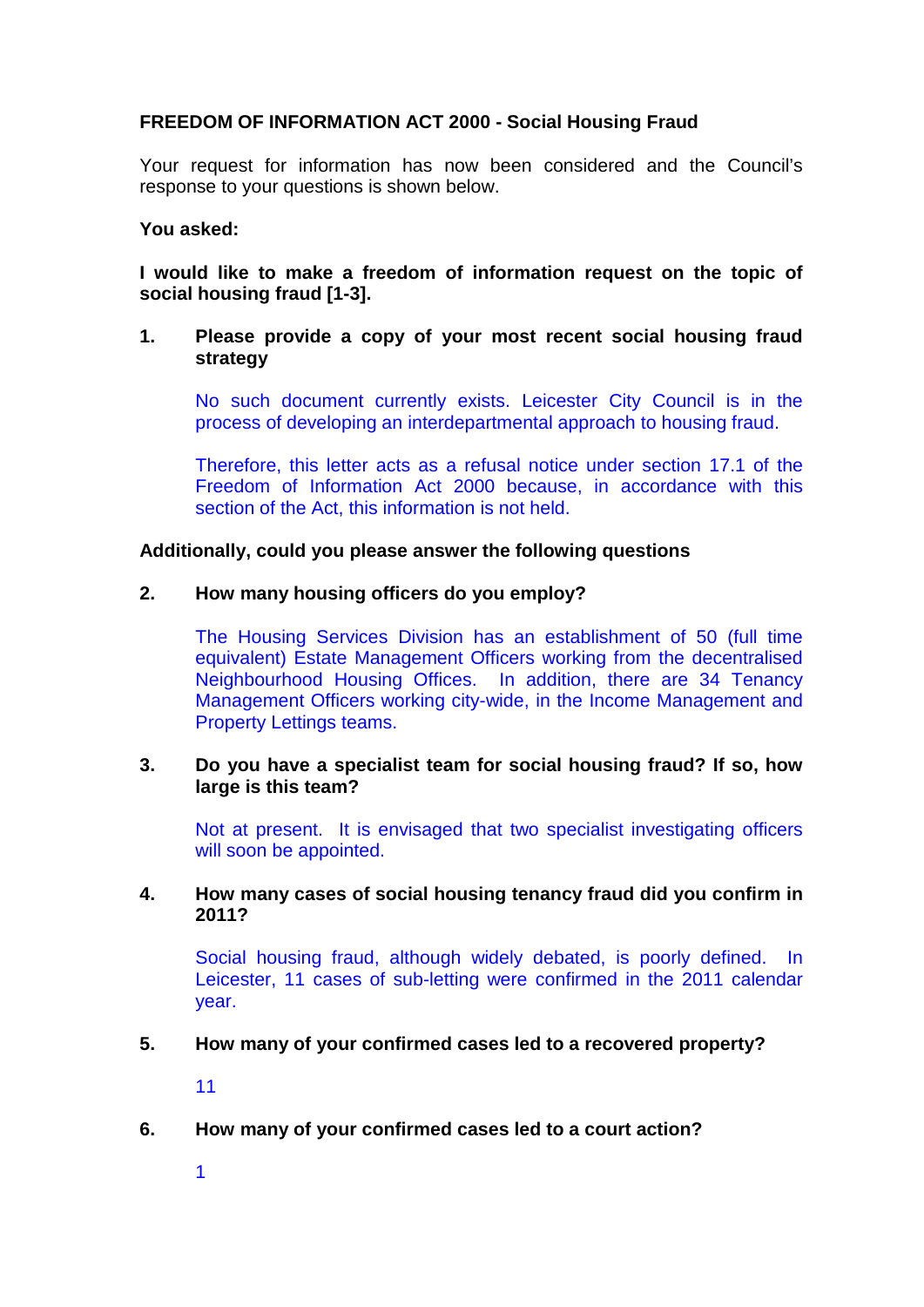# **7. Please categorise your confirmed cases – unlawful subletting, key selling, non-occupation as principle home, wrongful succession, other**

Between January and December 2011 there were 70 cases of potential housing fraud, as it is now understood, investigated. Of these, there were:

**13** failed successions (cannot be called fraud – the people involved have been open & honest in all their dealings)

**11** confirmed sub-lets (see above – these are clearly fraud)

**3** family members / carers left in occupation when tenant departed (again, the people involved are usually open & honest. Tenant usually been taken into residential care)

**35** cases where no sub-letting was found on investigation of reports from neighbours, other agencies, etc.

**1** squatter (not fraud – separate body of law pertains).

**7** relationship changes (not fraud - new partner or other person joined the household. Neighbours often see a new face coming and going, and assume sub-letting has taken place).

Abandoned properties – where no-one is actually in occupation - have not been included.

**8. Excluding the National Fraud Initiative (NFI), did you undertake a data matching exercise for social housing fraud with a third party in 2011?** 

Yes.

**9. If you undertook a data matching initiative, how many homes did you assess?**

Approximately 22,000.

**10. If you undertook a data matching initiative, how many homes were identified as requiring further investigation?**

Approximately 1,000.

**11. If you undertook a data matching initiative, did it also include ALMO stock?** 

No.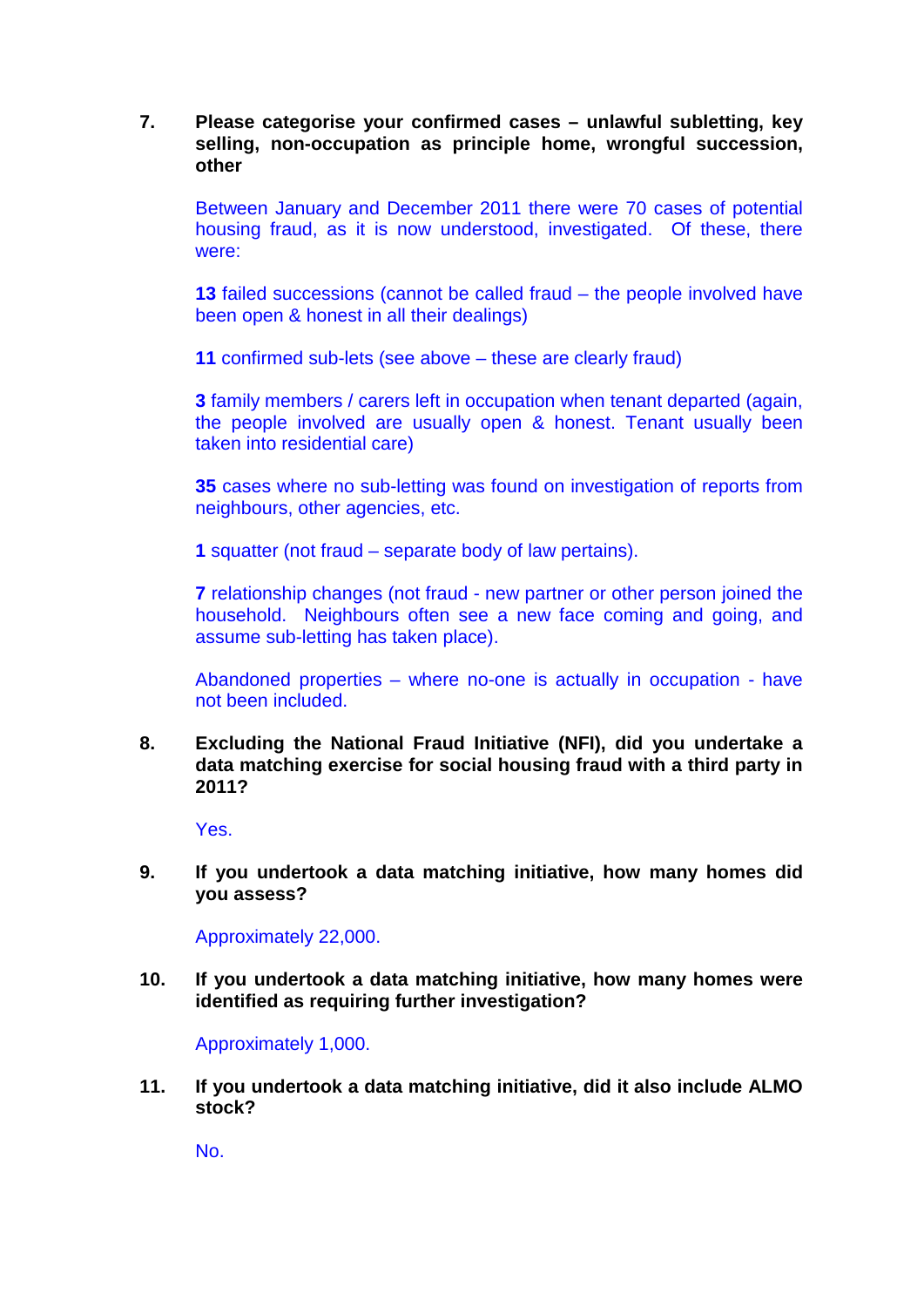## **12. If you undertook a data matching initiative, did it also include housing association stock?**

No.

# **13. What is the average annual cost of housing a family in temporary accommodation, when social housing stock is not available?**

On average £18,887 per annum in 24 hour hostel accommodation.

The legislation allows you to use the information supplied for your own personal use. Please be aware that any commercial or other use, for example publication, sale, or redistribution may be a breach of copyright under the Copyright, Designs and Patents Act 1988 as amended unless you obtain the copyright holder's prior permission.

Not all the information that is supplied which is covered by copyright will be the Council's copyright, for example it may be the copyright of a government department or another Council. You should seek either the Council's consent or their consent as appropriate. The Council is willing to advise you of any such potential issues on request. In order to make a request to re-use the information please contact the Information Governance Manager using the details below.

If you are dissatisfied with the handling of your request please write to:

**Information Governance Manager Information and Support Leicester City Council FREEPOST (LE985/33) New Walk Centre LEICESTER LE1 6ZG**  e-mail: FOIA@leicester.gov.uk

Your request for internal review should be submitted to the above address within 40 (forty) working days of receipt by you of this response. Any such request received after this time will only be considered at the Council's absolute discretion.

You can also complain to the Information Commissioner at:

**Information Commissioner's Office Wycliffe House Water Lane Wilmslow SK9 5AF Telephone: 01625 545 700**  www.informationcommissioner.gov.uk

Please be aware that the Information Commissioner does not normally consider appeals or complaints until the internal appeals and complaints processes of the